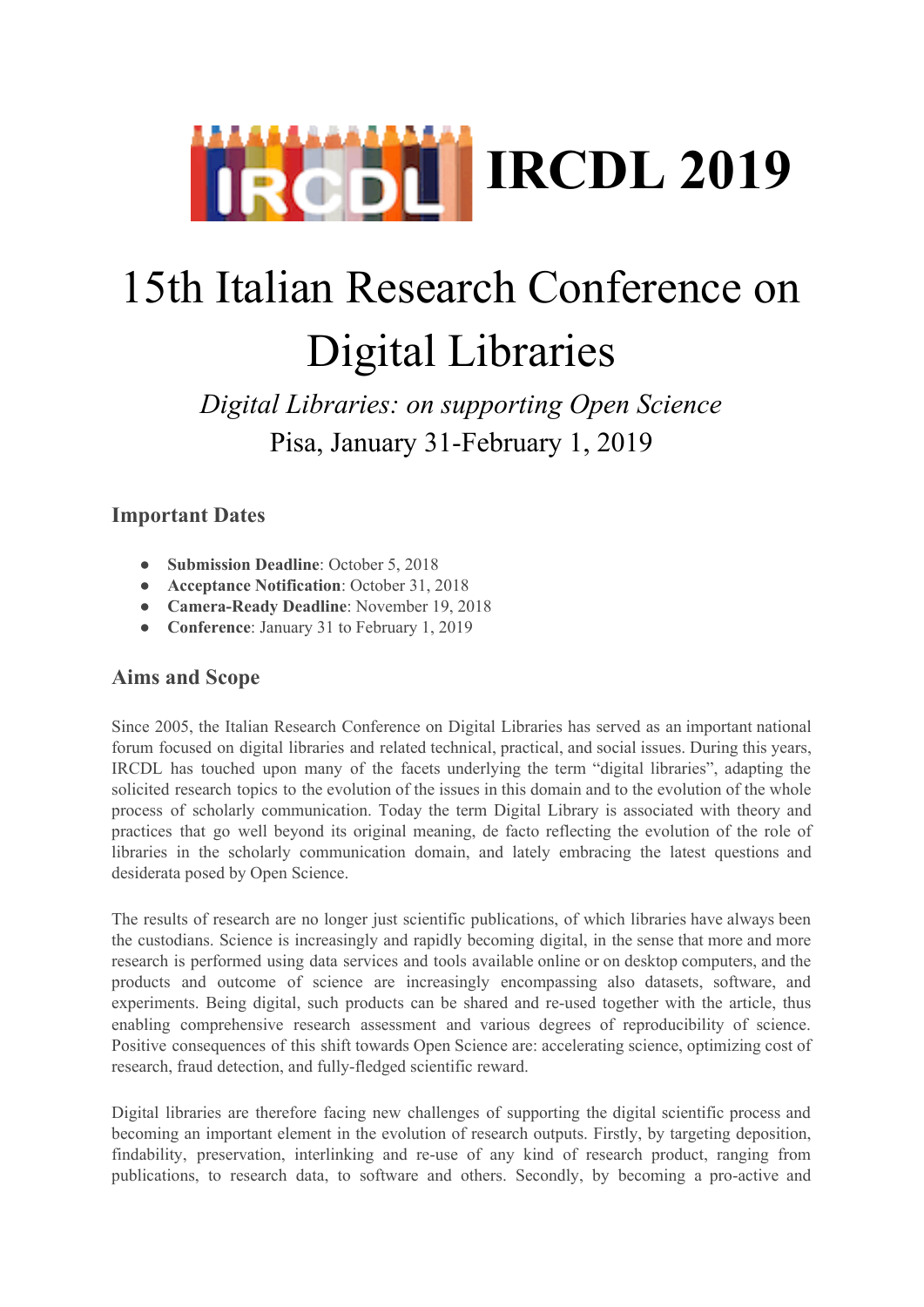integrated component of the scholarly communication process as a whole; for example, by providing support to researchers in the preparation of datasets suitable for subsequent deposition, or by enriching and linking the deposited content with data from other sources, such as other repositories, ORCID, organization IDs, recommender systems, distributed annotations, aggregated statistics, etc. Finally, by integrating with research infrastructures and e-infrastructures to serve specific research community publishing needs or to benefit from economy-of-scale provision of storage and computing capacities.

## **Call for Papers**

Representatives from academia, government, industry, research communities, research infrastructures, and others are invited to participate in this annual conference. The conference draws from a broad and multidisciplinary array of research areas including computer science, information science, librarianship, archival science and practice, museum studies and practice, technology, social sciences, cultural heritage and humanities, and scientific communities. IRCDL welcomes submissions relative to theory, architectures, data models, tools, services, infrastructures about the following topics (but not limited to):

- Research impact: biblio-metrics and alt-metrics, indicators, impact factors, citation indexes, research dynamics, etc. relative to scientific literature, datasets, software, and other products
- Citation, provenance and curation of scientific datasets;
- Cross-discipline and cross-institution metadata and content integration
- Metadata definition, management, and curation: harmonization, de-duplication, etc.
- Interlinking of research products
- Educational practices: teaching, learning, reading (focused reading, strategic reading)
- Long-term preservation of research products, such as research data, software, multimedia, etc.
- Multi-media challenges (e.g. galleries, museums, libraries, archives, etc.)
- Novel Scientific Document Models, e.g. Enhanced Publications, Network-centric Publication Models
- Publishing workflows: novel peer review practices (e.g. research flow peer review, research data peer review, open peer review), research community-specific publishing workflows (datasets, software, semantic links)
- Open Science models, practices, mandates, policies: definition and validation
- Quality and evaluation of digital libraries
- Scholarly Communication services: recommendations, annotations, brokering, reproducibility of science, etc.
- Social networking and networked information
- Text/content analysis and mining for enhanced discovery, interpretation, and interlinking of research products
- User interfaces: access personalization, human computer interaction, advanced visualization, collaborative and adaptive environments, Virtual Research Environments
- Web solutions, e.g. semantic web, ontologies, Linked Data, Semantic Publishing

#### **Types of submissions**

**Full research papers** describing original ideas on the listed topics and on other fundamental aspects of digital libraries and technology. Works should not exceed 12-15 pages in the LNCS [template](http://www.springer.com/gp/computer-science/lncs/conference-proceedings-guidelines).

**Short research papers** on early research results, new results on previous published works, demos, and projects are also welcome. Works should not exceed 6-9 pages in the LNCS [template.](http://www.springer.com/gp/computer-science/lncs/conference-proceedings-guidelines)